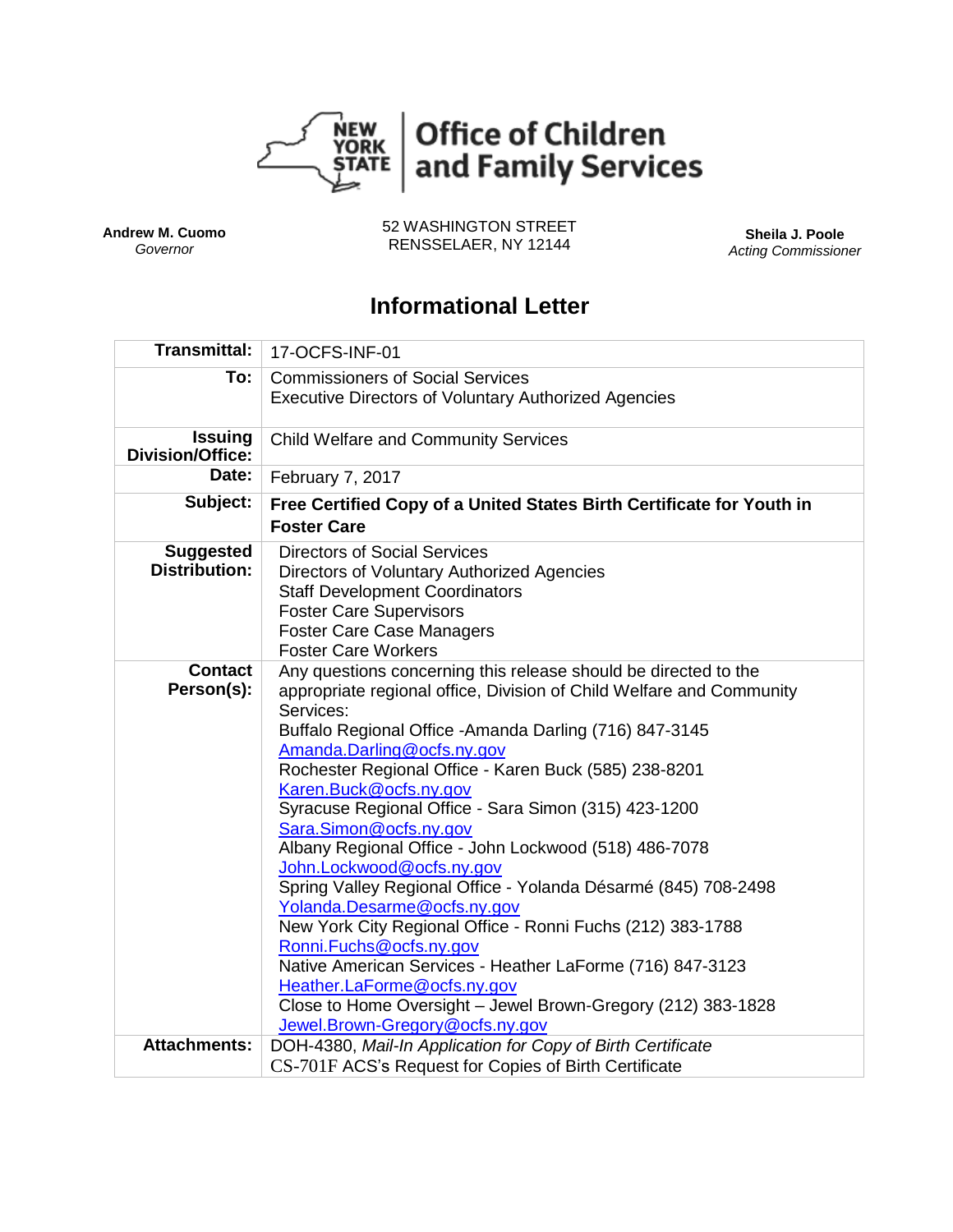| <b>Previous</b><br><b>ADMs/INFs</b>                                                     | <b>Releases</b><br><b>Cancelled</b> | <b>NYS Regs.</b>                   | Soc. Serv. Law &<br><b>Other Legal Ref.</b>                                                                                                                                                                                                                                                                                | <b>Manual</b><br>Ref. | Misc. Ref. |
|-----------------------------------------------------------------------------------------|-------------------------------------|------------------------------------|----------------------------------------------------------------------------------------------------------------------------------------------------------------------------------------------------------------------------------------------------------------------------------------------------------------------------|-----------------------|------------|
| 10-OCFS-LCM-17<br>11-OCFS-ADM-01<br>11-OCFS-ADM-02<br>15-OCFS-ADM-18<br>15-OCFS-ADM -20 |                                     | 18 NYCRR<br>430.12(1)<br>430.12(f) | <b>Preventing Sex</b><br>Trafficking and<br>Strengthening<br>Families Act (P.L.<br>$113 - 183$<br><b>Fostering Connections</b><br>to Success and<br><b>Increasing Adoptions</b><br>Act of 2008 (P.L.110-<br>351)<br>Patient Protection and<br>Affordable Care Act<br>(P.L. 111-148)<br><b>Public Health Law</b><br>§4174.4 |                       |            |

#### **Filing References**

#### **I. Purpose**

The purpose of this Informational Letter (INF) is to provide guidance to local departments of social services (LDSSs) and voluntary agencies (VAs) on how to request a free certified copy of a United States (U.S.) birth certificate for a youth in foster care in preparation for the youth's discharge from foster care.

#### **II. Background**

The *Preventing Sex Trafficking and Strengthening Families Act* (P.L. 113-183) was signed into law on September 29, 2014. Section 114 of P.L. 113-184 amended §475(5)(l) of the Social Security Act (SSA) to require that any youth who has been in foster care for at least six months and is leaving foster care at the age of 18 or older be provided with specific vital documents, including an official or certified copy of the youth's U.S. birth certificate. P.L. 113-183 does not require that an agency provide a youth with his/her birth certificate if he/she was born outside of the U.S.; however, agencies should make every attempt to access the birth certificate of a youth who is born in another country. For more information on how to obtain a birth certificate for a youth born in another country, contact U.S. Citizenship and Immigration Services at:

## [http://www.uscis.gov/.](http://www.uscis.gov/)

For more information on which vital documents must be provided to youth at discharge from foster care, please see [15-OCFS-ADM-20,](http://ocfs.ny.gov/main/policies/external/OCFS_2015/ADMs/15-OCFS-ADM-20%20%20Transition%20Planning%20with%20Youth%20for%20a%20Successful%20Discharge.pdf) *Transition Planning with Youth for a Successful Discharge.*

To assist LDSSs and VAs in meeting the birth certificate requirement of P.L. 113-183, Section 32 of Part L of Chapter 56 of the Laws of 2015 was signed by Governor Cuomo on April 13, 2015. The Chapter Law amended §4174.4 of the Public Health Law (PHL) in order to allow LDSSs and VAs to obtain a free certified copy of a U.S. birth certificate from the New York State Department of Health (DOH) for youth in the care and custody of the commissioner of an LDSS or OCFS in preparation for the youth's discharge.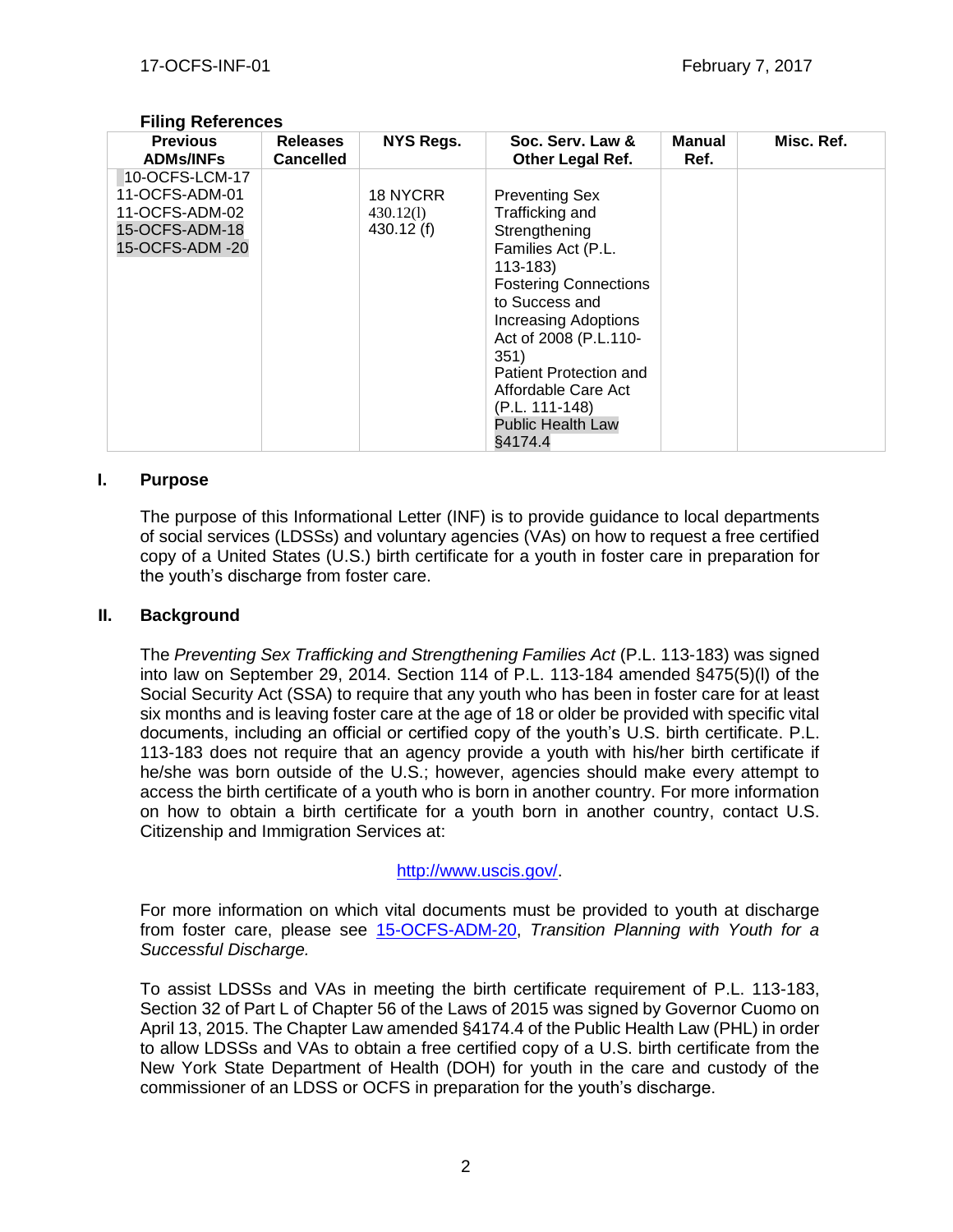## **III. Program Implications**

Pursuant to PHL §4174.4, LDSSs and VAs can obtain a free copy of a birth certificate for youth in foster care from the DOH.

The process to obtain a free certified copy of a U.S. birth certificate for youth in foster care is outlined below and is dependent on whether the youth was born outside of New York City or within New York City.

# **Youth Born Outside of New York City**

For youth born outside of New York City, please use the attached DOH form, *Mail-In Application for a Copy of Birth Certificate* (DOH-4380), when requesting a birth certificate or visit the DOH website at [https://www.health.ny.gov/vital\\_records/birth.htm](https://www.health.ny.gov/vital_records/birth.htm) to obtain an application.

In the section that refers to "amount," please enter *"*gratis*."*

The request **must** be accompanied with a copy of the court order placing the youth in the care of the LDSS or the New York State Office of Children and Family Services as well as a letter from either the LDSS or the VA, dated within the last six months on the agency's letterhead, outlining why it is needed. The document must have an original signature. For the latest information on processing times, please visit DOH's site listed above. . The completed and signed form must be sent to:

> New York State Department of Health Vital Records Section/Certification Unit P. O. Box 2602 Albany, NY 12220-2602

# **Youth Born in New York City**

For youth born in one of the five boroughs of New York City (Manhattan, Brooklyn, Queens, Bronx, and Staten Island), the New York City Administration for Children's Services (ACS) has an internal process for requesting a youth's birth certificate. The VA must complete the CS-701F form (found on ACS docuShare and attached to this INF) and submit it to ACS via email at:

## [Birth.request@acs.nyc.gov.](mailto:Birth.request@acs.nyc.gov)

For youth who were born in New York City but reside in an upstate county, the VA must complete the CS-701F form and submit it to ACS via email at:

## [Birth.request@acs.nyc.gov.](mailto:Birth.request@acs.nyc.gov)

ACS will submit the request to the New York City Department of Health and Mental Hygiene on behalf of the VA.